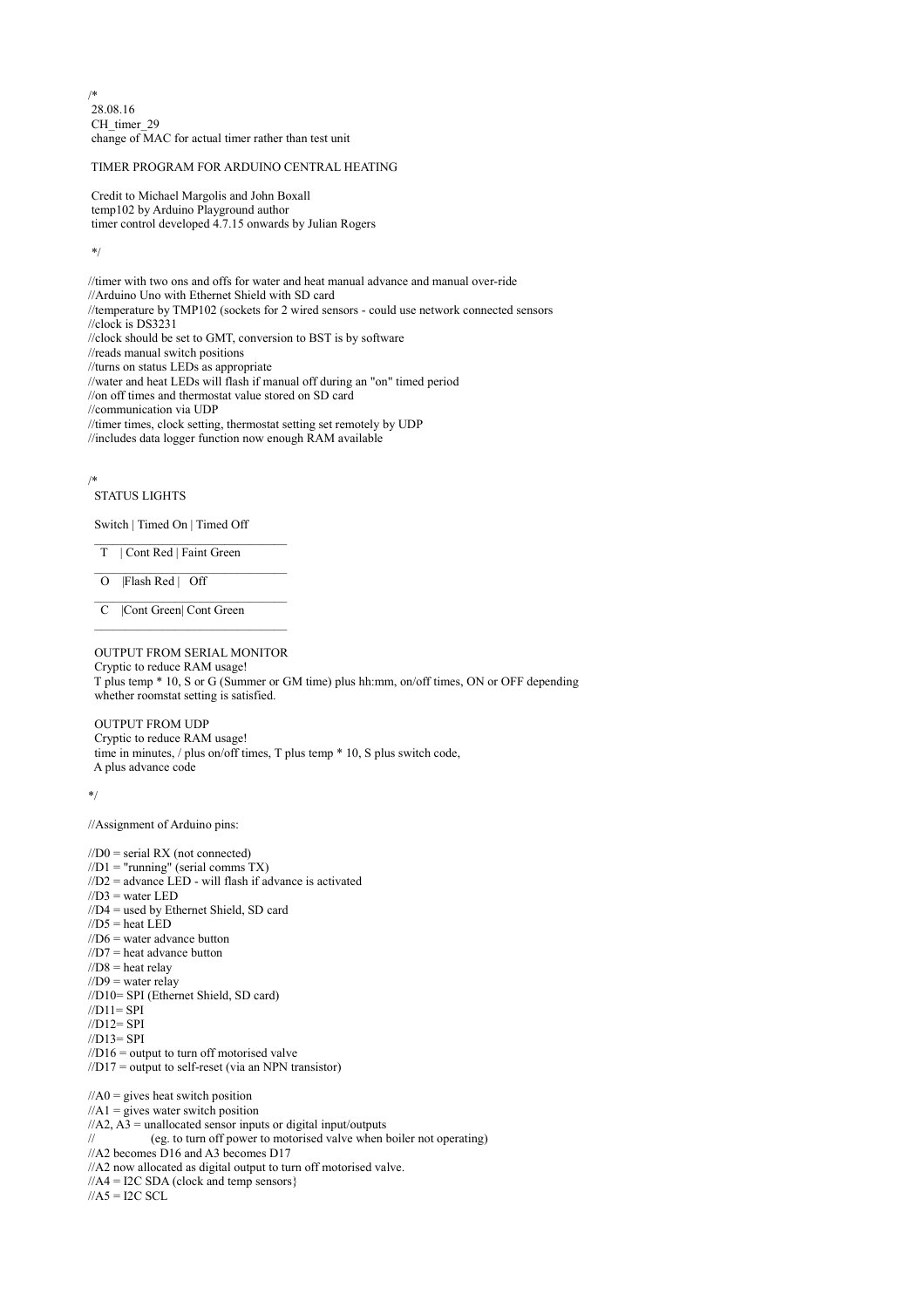//Libraries:

#include <SPI.h> #include <Ethernet.h> #include <EthernetUdp.h> // UDP library from: bjoern@cs.stanford.edu 12/30/2008 #define UDP\_TX\_PACKET\_MAX\_SIZE 64 //increase UDP size #include <Wire.h> #define DS3231\_I2C\_ADDRESS 0x68 #define TMP102\_I2C\_ADDRESS 0x48 // I2C address TMP102 A0 to GND (0x48 = 72 = 1001000 for GND, 73 for vcc) #include <SD.h> #define SERIAL\_BUFFER\_SIZE 16 // reduce buffer size //global variables: /\* int waterOn1; int waterOff1; int waterOn2; int waterOff2; int heatingOn1; int heatingOff1; int heatingOn2; int heatingOff2; \*/ byte advCode; //holds manual advance status int tim; //current (hours  $x$  60 + minutes) for daily timed periods int setTemp = 180; //180 is default temp for thermostat if SD card fails const byte hysteresis =  $3$ ; //used in thermostat function - is this enough? char gmtBst[2]; //holds GMT or BST //char tNowStr[7];  $//boolean sndRec = false;$ boolean newChangeH = false; boolean newChangeW =  $false$ ; boolean oldChangeH = false; boolean oldChangeW = false; boolean advance $H = false$ ; boolean advance $W = false$ ; boolean heat1 = false; boolean heat $2$  = false; boolean water $1 =$  false boolean water $2$  = false; boolean heat = false; boolean water = false; boolean dataAdded = true; //needed for data logging which does not work! // MAC address for "genuine" ethernet shield is 90:A2:DA:0D:2C:EC // MAC address for knock off shield is DE:AD:BE:EF:FE:ED // The IP address will be dependent on the local network: //byte mac $[] = \{$  $// 0xDE, 0xAD, 0xBE, 0xEF, 0xFE, 0xED$  }; // test Ethernet Shield byte mac $[] = \{$  0x90, 0xA2, 0xDA, 0x0D, 0x2C, 0xEC }; // test Ethernet Shield IPAddress ip(192, 168, 1, 177); unsigned int localPort =  $8888$ ; // local port to listen on char packetBuffer[UDP\_TX\_PACKET\_MAX\_SIZE]; //buffer to hold incoming packet, //char timStr[7]; char hourStr[7]: char dayStr[7]; char monthStr[7]; char clockSetString[18]; char onOffString[48]; char newonOffString[64]; char tempSetString[4]; char tNowStr[7]; byte sStart[5]; byte sEnd[5];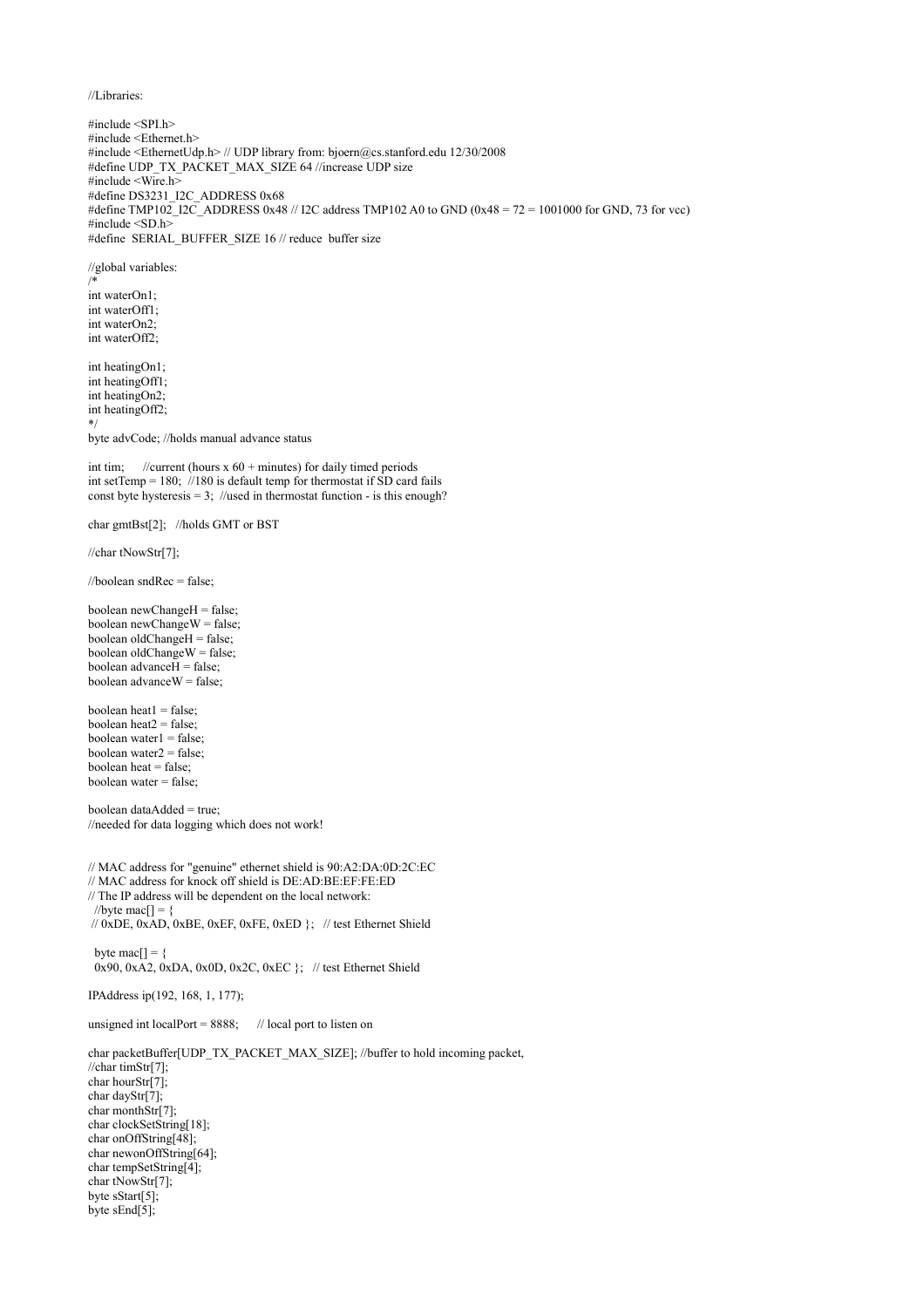## File myFile;

#### // An EthernetUDP instance to let us send and receive packets over UDP EthernetUDP Udp;

#### /////////////////////////////////////////////////////////////////////

void setup() {

```
 pinMode(8, OUTPUT); 
pinMode(9, OUTPUT);
 pinMode(5, OUTPUT);
 pinMode(3, OUTPUT);
 pinMode(2, OUTPUT);
 pinMode(6, INPUT);
 pinMode(7, INPUT);
 pinMode(16, OUTPUT); // formally analog 2
pinMode(17, OUTPUT); // formally analog 3
 digitalWrite(6, HIGH);
 digitalWrite(7, HIGH);
 //digitalWrite(16, HIGH); // high only at end of day to deactivate valve
 // load dates for summer time
 // start 2015, end 2018
 // start in March, end in October
sStart[0] = 29;sStart[1] = 27;sStart[2] = 26;sStart[3] = 25;sEnd[0] = 25; sEnd[1] = 30;
sEnd[2] = 29;sEnd[3] = 28; // start the Ethernet, UDP, Serial and I2C:
 Ethernet.begin(mac,ip);
 Udp.begin(localPort);
 Wire.begin();
Serial.begin(9600);
 //Serial.println("Initializing SD card...");
 // On the Ethernet Shield, CS is pin 4. It's set as an output by default.
 // Note that even if it's not used as the CS pin, the hardware SS pin 
 // (10 on most Arduino boards, 53 on the Mega) must be left as an output 
 // or the SD library functions will not work. 
 pinMode(10, OUTPUT);
 SD.begin(4);
```

```
 //////////////////////////////////////////////////
  // open file and get values
 myFile = SD.open("TEMPROG1.txt");
 if (myFile) {
   //Serial.println("TEMPROG1.txt:");
   // read from the file until there's nothing else in it:
  byte index = 0;
  while (myFile.available()) \{ tempSetString[index] = myFile.read();
    index++;
    //Serial.println("reading..");
 }
   // close the file:
   myFile.close();
   /*
  if(index != 3){
    Serial.println("SD data error"); 
   }
   else{
   setTemp = atoi(tempSetString);
```
 } \*/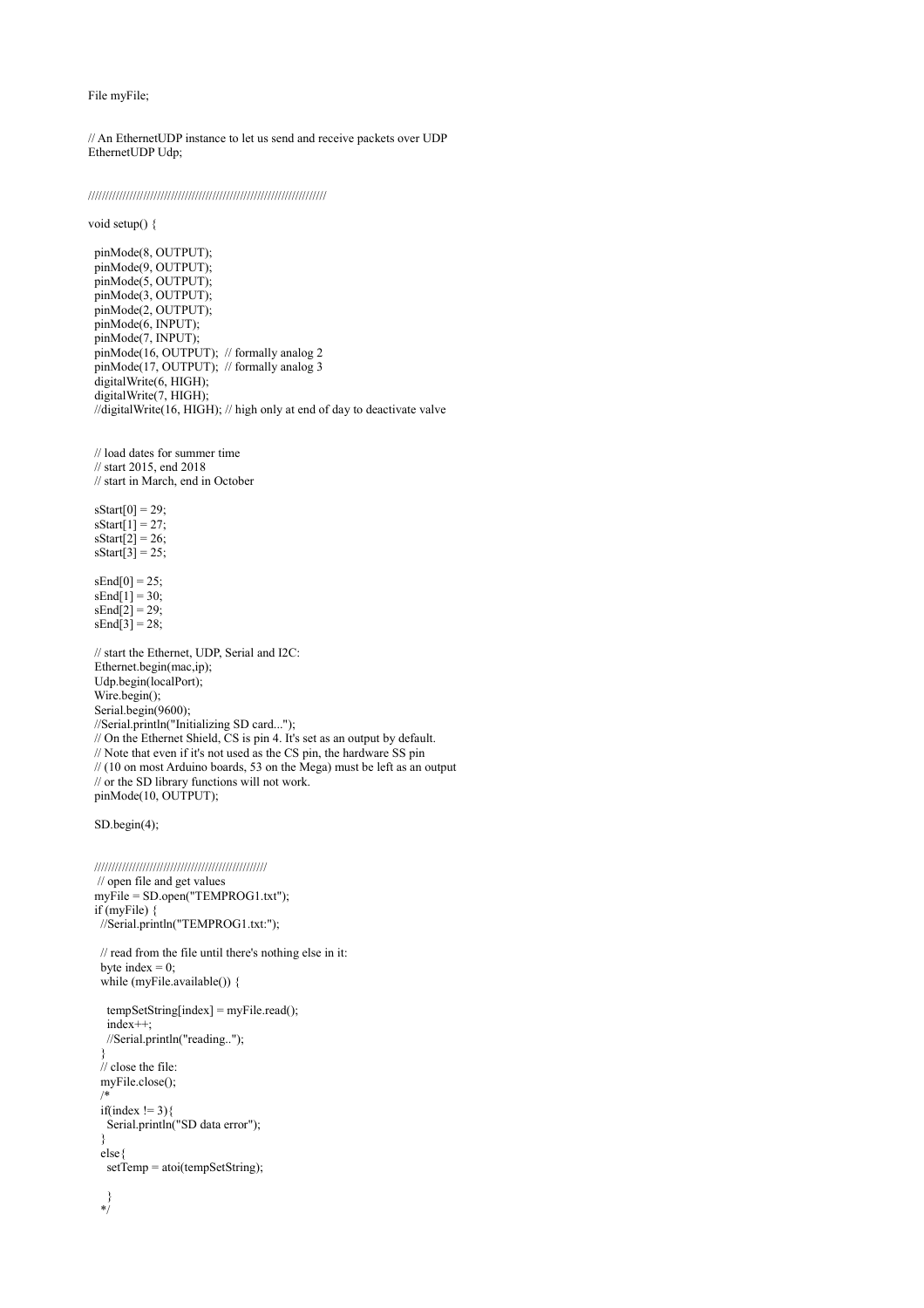```
setTemp = atoi(tempSetString);
 }
  //////////////////////////////////////////////////
  // open file and get values
  myFile = SD.open("CHPROG1.txt");
 if(myFile) {
   //Serial.println("CHPROG1.txt:");
   // read from the file until there's nothing else in it:
  byte index = 0;
   while (myFile.available()) {
    newonOffString[index] = myFile.read();
    index++;
    //Serial.println("reading..");
 }
  \hat{1} close the file:
   myFile.close();
 /*
  if(index != 47){
    Serial.println("SD data error"); 
 }
   else{
   for(index = 0; index < 48; index ++){
      onOffString[index] = newonOffString[index]; 
\qquad \} */
  for(index = 0; index < 48; index ++){
     onOffString[index] = newonOffString[index];
    }
   ////////////////////////////////////////////////////////
   // set the initial time here ONLY USE GMT!!:
   // DS3231 seconds, minutes, hours, day, date, month, year
   //setDS3231time(0,14,22,2,17,8,15);
  } 
}
// End of setup()
//Functions start here
///////////////////////////////////////////////////////////////////////////////////
// Convert normal decimal numbers to binary coded decimal
byte decToBcd(byte val)
{
 return(\text{(val/10*16)} + \text{(val\%10)});
}
////////////////////////////////////////////////////////////////////////////////////
// Convert binary coded decimal to normal decimal numbers
byte bcdToDec(byte val)
{
 return( (val/16*10) + (val%16) );
}
////////////////////////////////////////////////////////////////////////////////
/*
 // doesn't work if parameters are variables - why?!!
void setDS3231time(byte second, byte minute, byte hour, byte dayOfWeek, byte
dayOfMonth, byte month, byte year)
{
  // sets time and date data to DS3231
 Wire.beginTransmission(DS3231_I2C_ADDRESS);
 Wire.write(0); \theta set next input to start at the seconds register
  Wire.write(decToBcd(second)); // set seconds
  Wire.write(decToBcd(minute)); // set minutes
  Wire.write(decToBcd(hour)); // set hours
 Wire.write(decToBcd(dayOfWeek)); // set day of week (1=Sunday, 7=Saturday)
  Wire.write(decToBcd(dayOfMonth)); // set date (1 to 31)
  Wire.write(decToBcd(month)); // set month
  Wire.write(decToBcd(year)); // set year (0 to 99)
  Wire.endTransmission();
```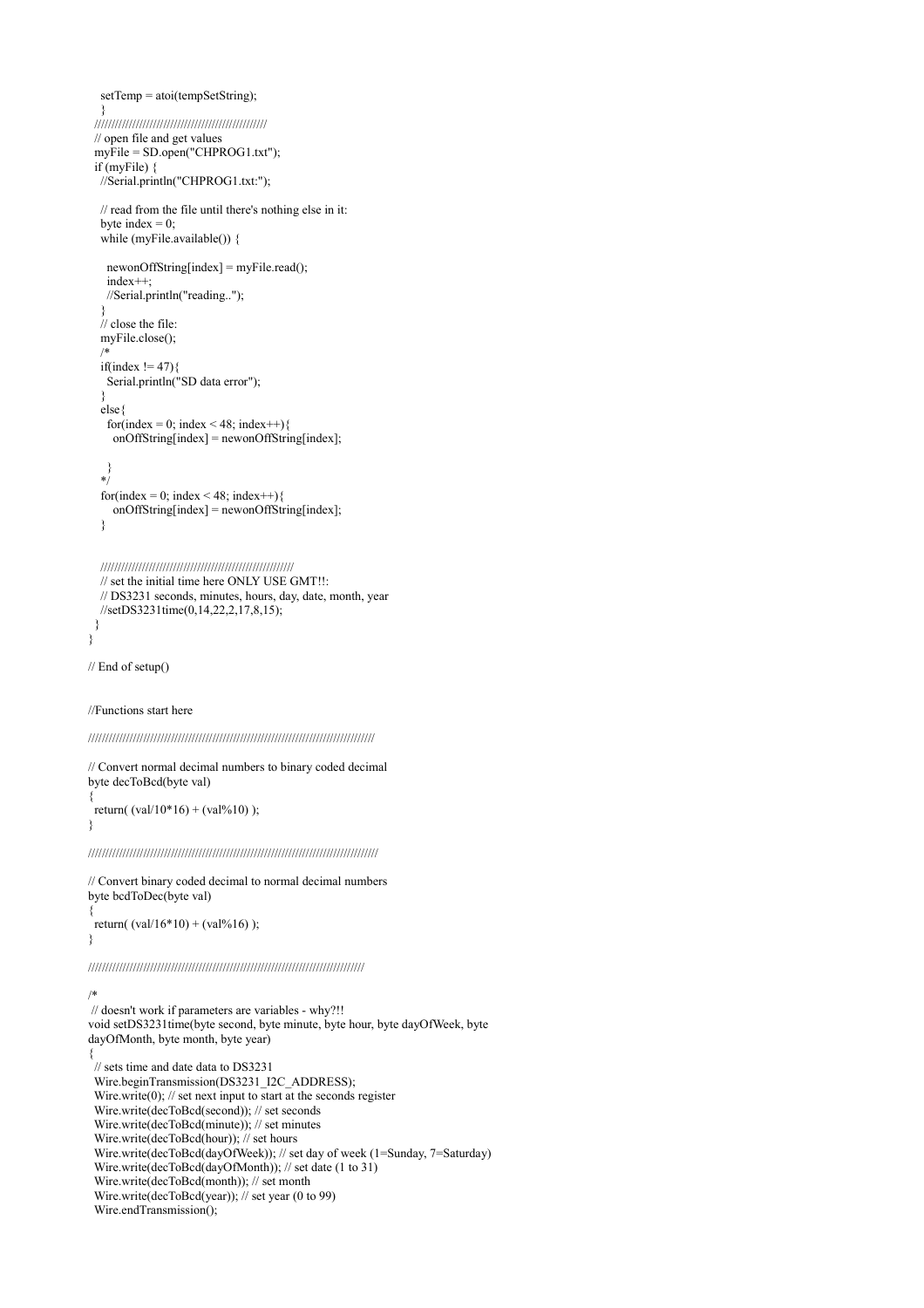```
}
*/
//////////////////////////////////////////////////////////////////////////////////////
```

```
void readDS3231time(byte *second,
byte *minute,
byte *hour,
byte *dayOfWeek,
byte *dayOfMonth,
byte *month,
byte *year)
{
  Wire.beginTransmission(DS3231_I2C_ADDRESS);
 Wire.write(0); \frac{1}{2} set DS3231 register pointer to 00h
  Wire.endTransmission();
  Wire.requestFrom(DS3231_I2C_ADDRESS, 7);
  // request seven bytes of data from DS3231 starting from register 00h
 *second = bcdToDec(Wire.read() & 0x7f);
 *minute = bcdToDec(Wire.read());
 *hour = bcdToDec(Wire.read() & 0x3f);
 *dayOfWeek = bcdToDec(Wire.read));
  *dayOfMonth = bcdToDec(Wire.read());
 *month = bcdToDec(Wire.read());
  *year = bcdToDec(Wire.read());
}
```
///////////////////////////////////////////////////////////////////////////////////

```
//function to extract values from onOffString and convert to minutes
int getTimes(byte index) {
 char selectorString[3];
 selectorString[0] = onOffString[index];index++ selectorString[1] = onOffString[index];
 \text{int} result = atoi(selectorString);
  index++;
 index++ selectorString[0] = onOffString[index];
  index++;
  selectorString[1] = onOffString[index];
 result = result*60 + atoi(self (set for String); return result;
}
```
////////////////////////////////////////////////////////////////////////// //function to extract values from clockSetString //see function "adjClock()" byte getClock(byte index) { char selectorString[3]; selectorString[0] = clockSetString[index];  $index++$  selectorString[1] = clockSetString[index];  $int i = atoi(self (setorString));$ 

byte result  $=$  (byte) i;

# return result;

```
}
/////////////////////////////////////////////////////////////////////////
```
//function to return the two switch positions coded to numbers 0 to 8 //see documentation / circuit diagram for explanation //analog val for continuous is  $>500$ //analog val for off is  $< 50$ //analog value for timed is somewhere in between 50 and 500 (approx 317) byte getSwitchPositions() { int valHeat = analogRead(0): int valWater = analogRead(1); if(valHeat  $<$  50) $\{$ valHeat =  $2$ ; //off } else if(valHeat > 500){ valHeat =  $3$ ; // continuous } else {

```
valHeat = 1; // timed
```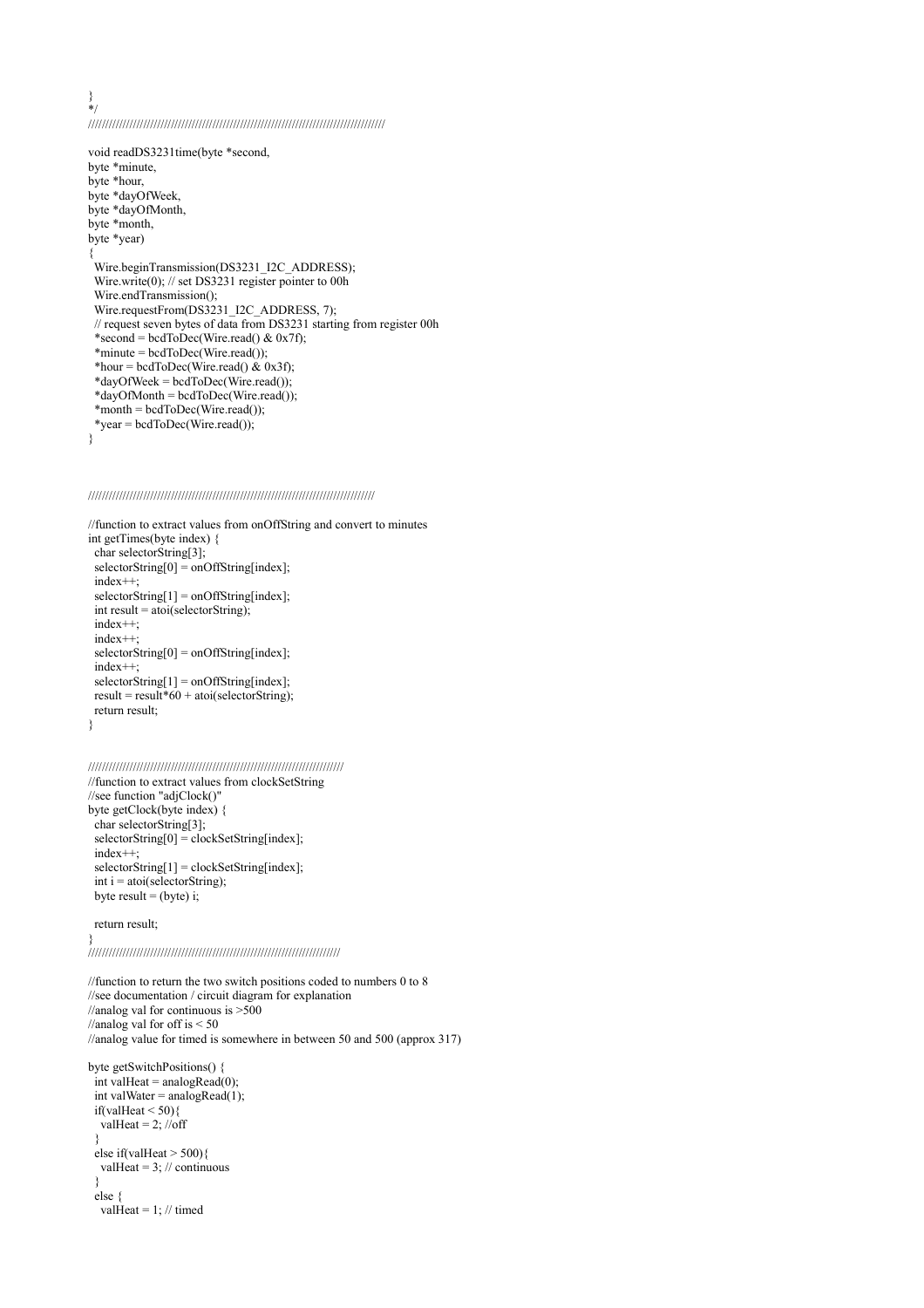```
if(valWater \le 50) {
  valWater = 2;
 else if(valWater > 500) {
  valWater = 3;
  else {
  valWater = 1;
  return valWater * 3 + valHeat - 4;
/////////////////////////////////////////////////////////////////////////////
// determine whether it's BST or GMT
boolean isItSummer(byte year, byte month, byte day, byte hour) {
  boolean summer = false;
 year = year - 15; // list of dates starts in 2015, array index starts at 0
 byte startDate = sStart[year];
 byte endDate = sEnd[year];
 if(month > 3 && month < 10) {
   summer = true;
 if(month = 3 & 3 & 4x > 3 startDate) {
  summer = true;
 if(month == 3 && day == startDate && hour > 1){
  summer = true;
 if(month = 10 \& \& \text{day} \le \text{endDate}){
  summer = true;
if(month == 10 && day == endDate && hour < 2){
  summer = true; return summer;
///////////////////////////////////////////////////////////////////////////
int getTemp102(){
  byte firstbyte, secondbyte; //these are the bytes we read from the TMP102 temperature registers
  int val; /* an int is capable of storing two bytes, this is where we "chuck" the two bytes together. */
  float convertedtemp; /* We then need to multiply our two bytes by a scaling factor, mentioned in the datasheet. */
  //float correctedtemp; 
  // The sensor overreads? I don't think it does! 
  /* Reset the register pointer (by default it is ready to read temperatures)
  You can alter it to a writeable register and alter some of the configuration - 
   the sensor is capable of alerting you if the temperature is above or below a specified threshold. */
 Wire.beginTransmission(TMP102_I2C_ADDRESS); // start talking to sensor
 Wire.write(0x00);
 Wire.endTransmission();
 Wire.requestFrom(TMP102_I2C_ADDRESS, 2);
  Wire.endTransmission();
 firstbyte = (Wire.read()); /*read the TMP102 datasheet - here we read one byte from
 each of the temperature registers on the TMP102*/
 secondbyte = (Wire.read()); /*The first byte contains the most significant bits, and 
   the second the less significant */
  val = firstbyte;
 if ((firstbyte \& 0x80) > 0) {
  val |= 0x0F00; } 
 \text{val} \ll 4;
 /* MSB */
 val |=(secondbyte >> 4);
  // LSB is ORed into the second 4 bits of our byte.
```

```
convertedtemp = val*0.625; // temp x 10
```
}

}

}

}

}

}

}

}

}

}

}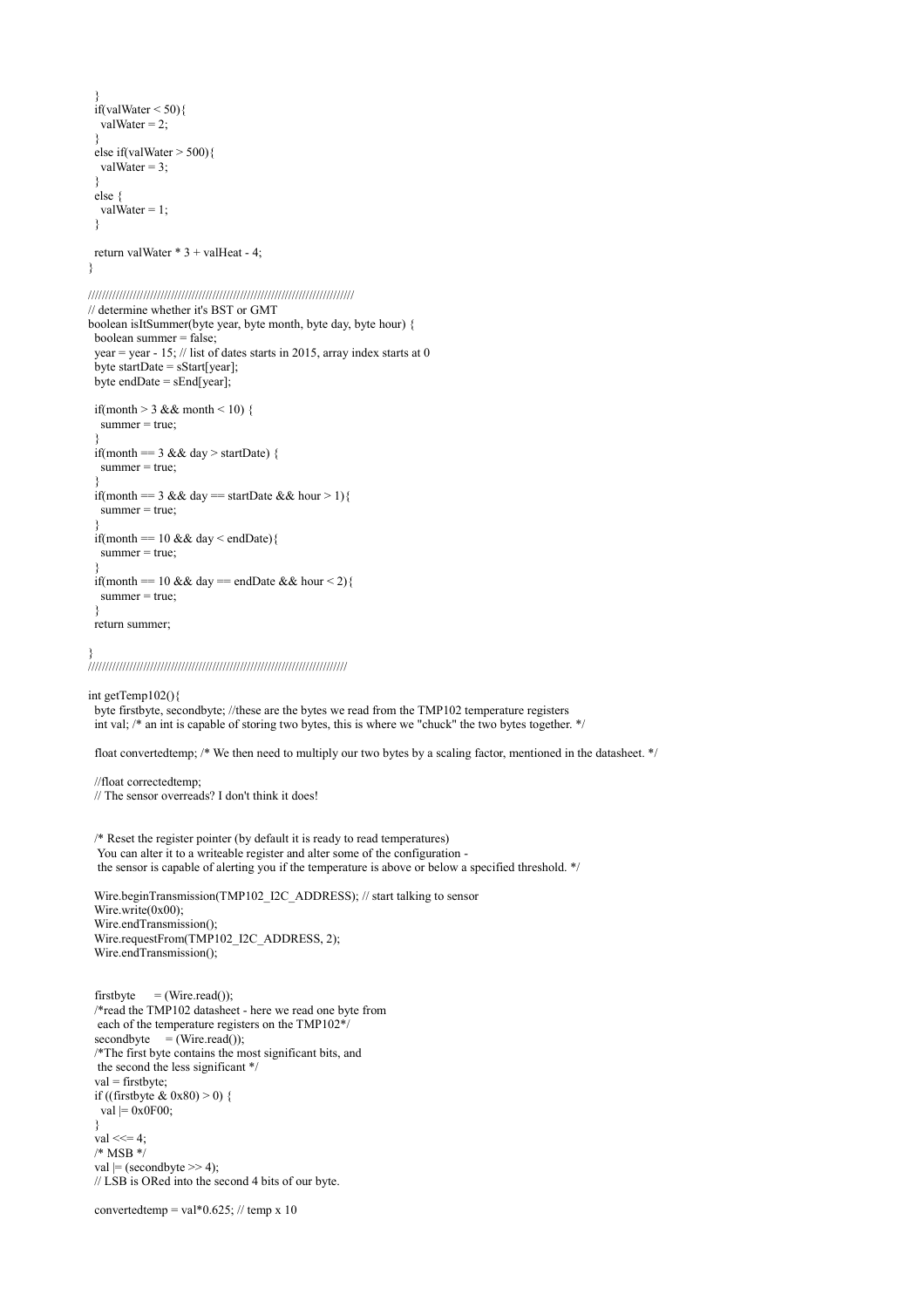//correctedtemp = convertedtemp - 0; //should be 5 according to playground author

 int temp = (int)convertedtemp; return temp; } ///////////////////////////////////////////////////////////////////////////// //function incorporates a thermostatic function boolean thermostat(int targetT){ boolean heating; int tmp =  $getTemp102()$ ; //Serial.println(tmp);  $if$ (tmp >= (targetT + hysteresis)){  $h_{\text{t}}(m_F)$  heating = false; }  $if$ (tmp < (targetT - hysteresis)) $\{$  heating = true; } return heating; } ////////////////////////////////////////////////////////////////////////////// // adjusts clock void adjClock(){ byte minutes  $=$  getClock(0); byte hours =  $getClock(3);$ byte day = getClock(6); byte date = getClock $(9)$ ; byte month =  $getClock(12)$ ; byte year = getClock $(15)$ ; /\* Serial.println(minutes); Serial.println(hours); Serial.println(day); Serial.println(date); Serial.println(month); Serial.println(year); \*/ minutes = minutes/10  $*$  16 + minutes % 10; hours = hours  $/10 * 16 +$  hours % 10; day = day / 10  $*$  16 + day % 10; date = date /  $10 * 16 +$  date % 10; month = month /  $10 * 16 +$  month % 10; year = year / 10  $*$  16 + year % 10; Wire.beginTransmission(DS3231\_I2C\_ADDRESS); Wire.write(0);  $\frac{1}{1}$  set next input to start at the seconds register Wire.write(0); // set seconds Wire.write(minutes); // set minutes Wire.write(hours); // set hours Wire.write(day);  $\hat{U}$  set day of week (1=Sunday, 7=Saturday) Wire.write(date); // set date (1 to 31) Wire.write(month); // set month Wire.write(year); // set year (0 to 99) Wire.endTransmission(); //Serial.println(minutes); //setDS3231time(0, minutes, hours, day, date, month, year); //setDS3231time(0, minutes, 22, 6, 14, 8, 15); }

//////////////////////////////////////////////////////////////////////////////

# void loop() {

 int tempNow = getTemp102(); Serial.print("T"); Serial.print(tempNow); //Serial.print(" deg C"); itoa(tempNow, tNowStr, 10);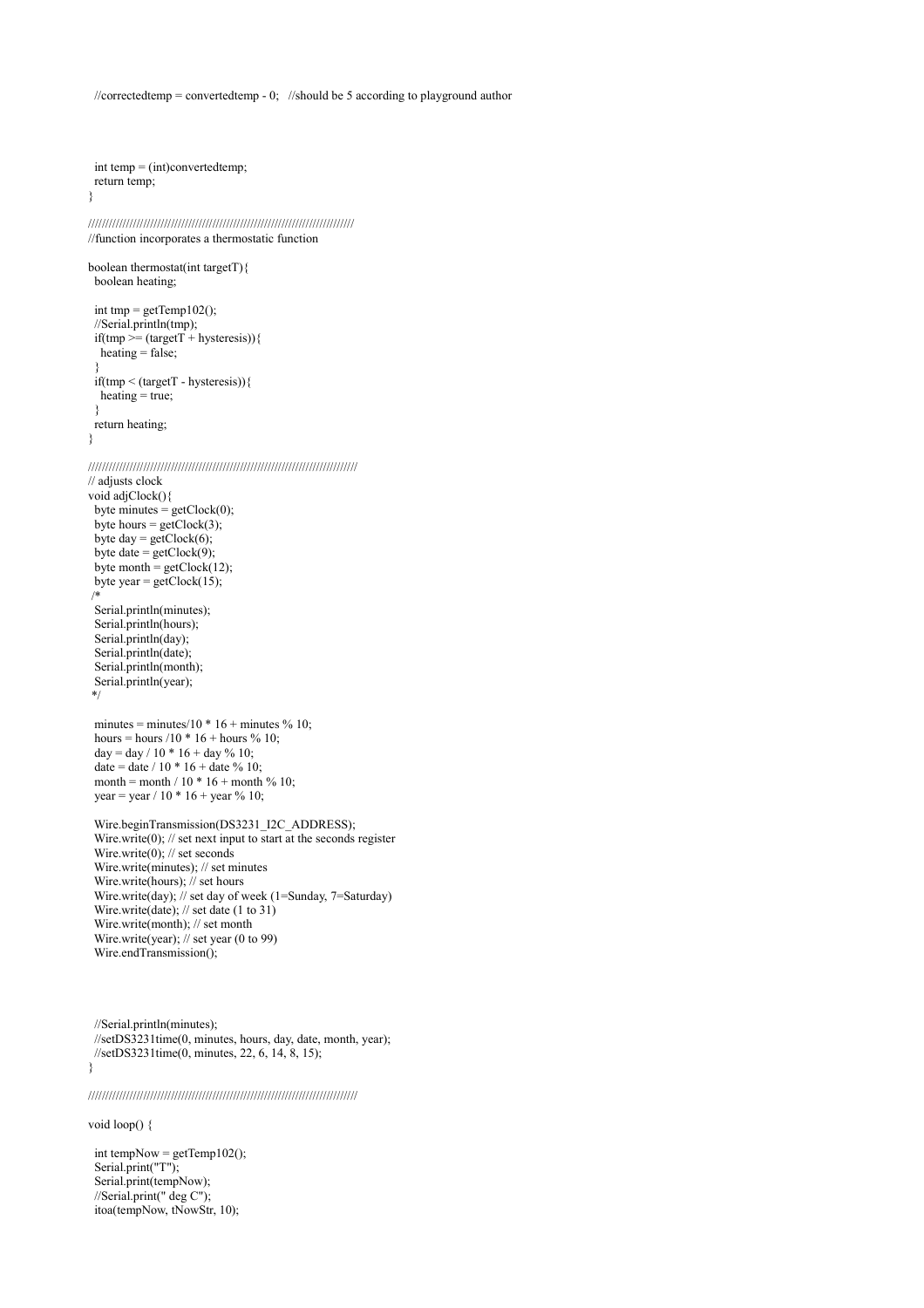//Serial.print(tNowStr); // Here is where the progam checks to see if data is being sent // and sends back status data // if there's data available, read a packet int packetSize = Udp.parsePacket(); if(packetSize) { //Serial.print("Received packet of size "); //Serial.println(packetSize); //Serial.print("From ");  $//\text{sndRec} = \text{true}$ ; IPAddress remote  $=$  Udp.remoteIP(); for (byte i =0;  $i < 4$ ; i++)  $\rightarrow$  Serial.print(remote[i], DEC); if  $(i < 3)$  { Serial.print("."); } } Serial.print(",P"); Serial.println(Udp.remotePort()); if(packetSize == 47 || packetSize == 17 || packetSize == 4 || packetSize == 3 || packetSize == 2){  $\prime\prime$  read the packet into packet<br>Bufffer Udp.read(packetBuffer,UDP\_TX\_PACKET\_MAX\_SIZE); //Serial.println("Contents:"); Serial.println(packetBuffer); //get new timer on/off times and save to SD card if(packetSize ==  $47$ ){ //save to SD card SD.remove("CHPROG1.txt"); //first delete previous file myFile = SD.open("CHPROG1.txt", FILE\_WRITE); if (myFile) { myFile.print(packetBuffer); //int numChars;  $1$ //numChars = myFile.print(packetBuffer); //Serial.write("number of characters written is "); //Serial.println(numChars); myFile.close(); for (byte  $x = 0$ ;  $x < 48$ ;  $x + 1$ ) onOffString[x] = packetBuffer[x]; } } /\* else { Serial.println("SD - failed to write data!"); //add error to UDP transmission } \*/ } ///////////////////////////////////////////////////////////// //get new clock settings //format: mm,hh,dd,dd,mm,yy if(packetSize ==  $17)$ { for(byte x = 0; x < 18; x++){  $clockSetString[x] = packetBuffer[x];$  } //Serial.println(clockSetString); //already printed! adjClock(); } /////////////////////////////////////////////////////////// //reset Arduino if(packetSize  $== 4$ ){ digitalWrite(17, HIGH); // thats all folks! } //////////////////////////////////////////////////////////// //get new thermostat setting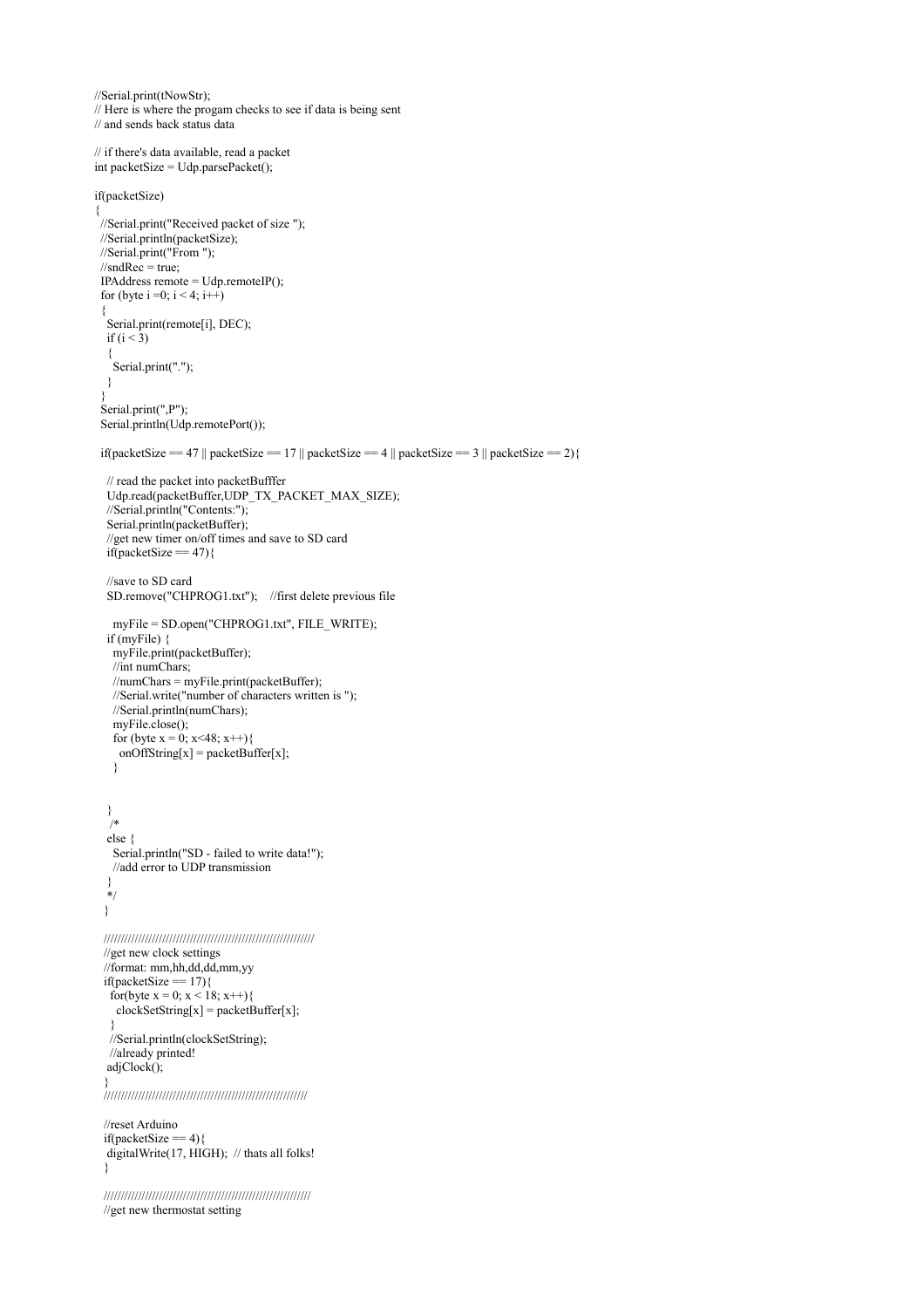```
 //format: ttt (TdegC x 10)
   if(packetSize == 3){
    setTemp = atoi(packetBuffer);
    //Serial.println(setTemp);
    //save to SD card
    SD.remove("TEMPROG1.txt"); //first delete previous file
     myFile = SD.open("TEMPROG1.txt", FILE_WRITE);
    if (myFile) {
     //myFile.print(tempSetString);
     myFile.print(packetBuffer);
     myFile.close();
     } 
    /*
    else {
    Serial.println("SD - failed to write data!");
     //add error to UDP transmission
    }
    */
    }
////////////////////////////////////////////////////////////////////////
    //respond to advance command
   if(packetSize == 2){
    if(packetBuffer[0] == 'Y'){
    advanceH = true; }
    else{
    advanceH = false; }
    if(packetBuffer[1] == 'Y'){
    advanceW = true; }
    else{
    advanceW = false; }
    }
 }
   // send a reply, to the IP address and port that sent us the packet we received
   int switches = getSwitchPositions();
   char swStr[7];
   itoa(switches, swStr, 10);
  char tNowStr[7];
   itoa(tempNow, tNowStr, 10);
  char setTempStr[7];
   itoa(setTemp, setTempStr, 10);
  char advCodeStr[7];
   itoa(advCode, advCodeStr, 10);
   char timStr[7];
   itoa(tim, timStr, 10);
   Udp.beginPacket(Udp.remoteIP(), Udp.remotePort());
   //Udp.write("*");
   Udp.write(timStr);
 Udp.write("/");
 Udp.write(onOffString);
 Udp.write("T");
 Udp.write(tNowStr);
   Udp.write("S");
   Udp.write(swStr);
 Udp.write("A");
 Udp.write(advCodeStr);
   Udp.write("t");
```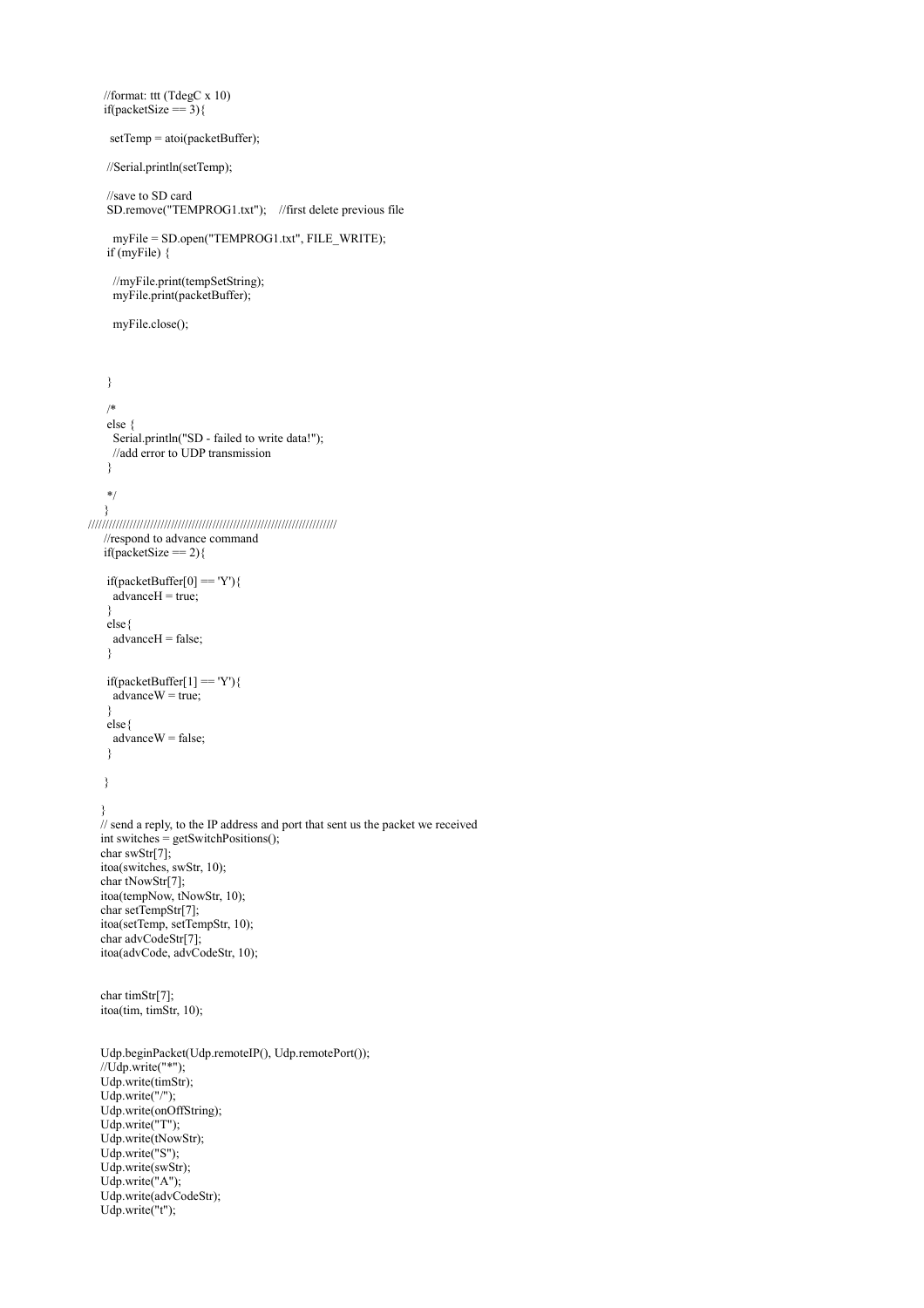Udp.write(setTempStr);

 //should develop this to report status, errors etc Udp.endPacket();

}

 // End of section checking whether data is being sent ////////////////////////////////////////////////////////////////////

 //displayTime(); Serial.println $()$ ; byte second, minute, hour, dayOfWeek, dayOfMonth, month, year; // retrieve data from DS3231 readDS3231time(&second, &minute, &hour, &dayOfWeek, &dayOfMonth, &month, &year);

```
 boolean summer;
 summer = isItSummer(year,month,dayOfMonth,hour);
if(summer == true){
   strcpy(gmtBst, "S");
  if(hour == 23)hour = 0;
 }
   else {
  hour = hour + 1;
   }
 }
 else{
   strcpy(gmtBst, "G");
 }
  Serial.print(gmtBst);
 Serial.print(hour);
 Serial.print(":");
 Serial.print(minute);
Serial.println();
Serial.println(onOffString);
time = hour*60 + minute;//itoa(tim, timStr, 10);
 //char hourStr[7];
 itoa(hour, hourStr, 10);
 itoa(dayOfMonth, dayStr, 10);
 itoa(month, monthStr, 10);
 //char minuteStr[7];
 //itoa(minute, minuteStr, 10);
 /*
 if(sndRec){
   Udp.beginPacket(Udp.remoteIP(), Udp.remotePort());
  Udp.write(" T:");
  Udp.write(hourStr);
   Udp.write(":");
   Udp.write(minuteStr);
  Udp.write(" ");
   Udp.write(gmtBst);
   Udp.endPacket();
  sndRec = false; }
  */
 //////////////////////////////////////////////////////////////////
 //data log section
```

```
 //data logged every hour, one minute past hour
 if(minute = 1 & & dataAdded = false){
//save to SD card
```
myFile = SD.open("DATALOG1.txt", FILE\_WRITE);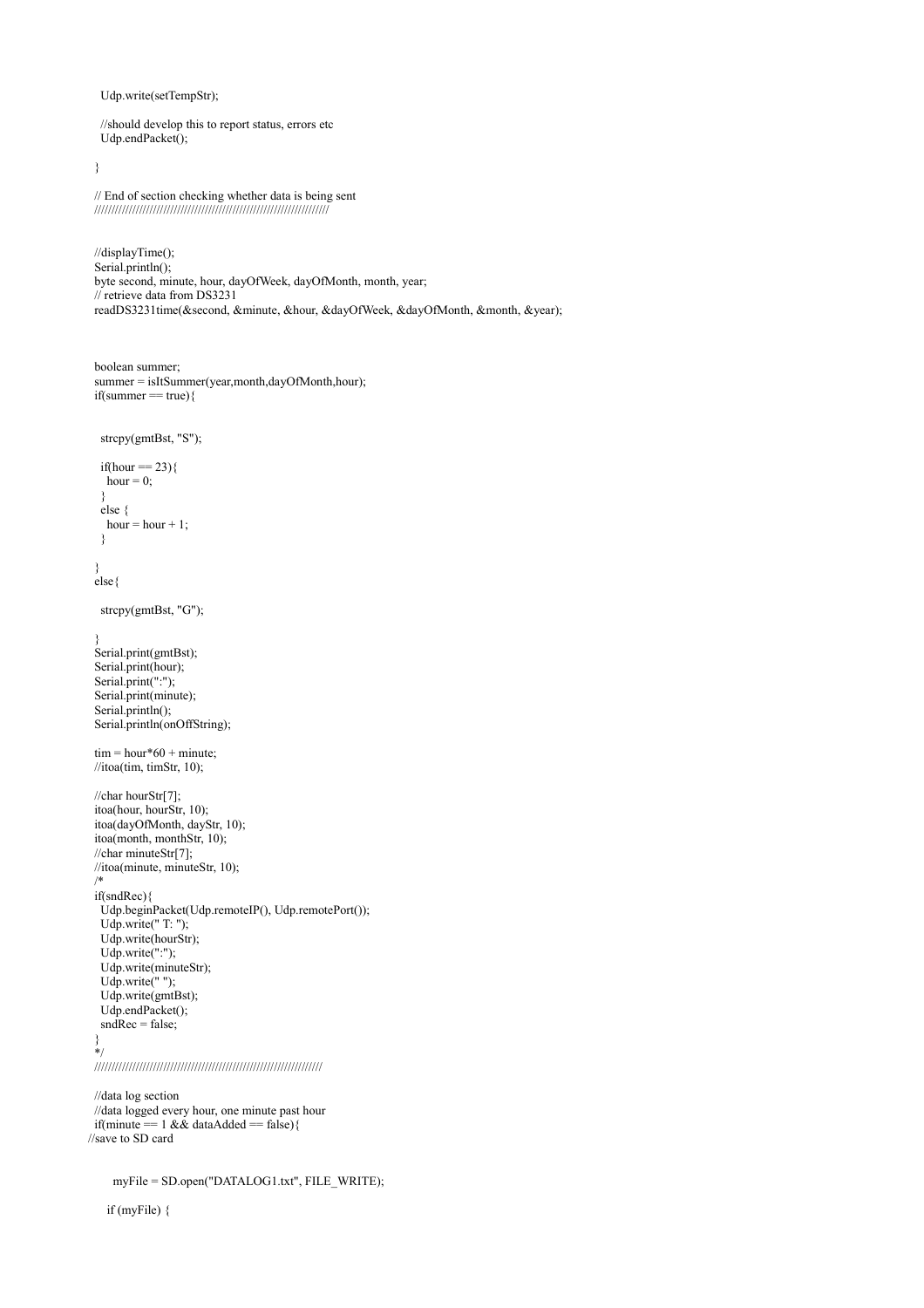```
 myFile.print(hour);
     myFile.print(":");
     myFile.print(dayStr);
     myFile.print(":");
     myFile.print(monthStr);
 myFile.print(":");
 myFile.print(tNowStr);
     myFile.print(",");
```
}

```
dataAdded = true; /*
    if(!myFile) {
     Serial.println("SD - DLog failed to write!");
     //add error to UDP transmission
\qquad \} */
   }
```
myFile.close();

if(minute  $!= 1$ ){  $dataAdded = false;$ }

 /////////////////////////////////////////////////////////////// //Main logic for interaction with hardware starts here!

// ensures valve is deactivated at end of day

 $if$ (tim = 0){ digitalWrite(16, HIGH); } else{ digitalWrite(16, LOW); }

//initialise variables holding on/off times

```
int waterOn1 = getTimes(0);int waterOff1 = getTimes(6);
int waterOn2 = getTimes(12);
int waterOff2 = getTimes(18);
int heatingOn1 = getTimes(24);
int heatingOff1 = getTimes(30);
int heatingOn2 = getTimes(36);
int heatingOff2 = getTimes(42);
digitalWrite (2, LOW); //advance LED
 // get switch positions
 // if off or cont, LEDs will flash during a timed period set in memory
int valHeat = analogRead(0);
int valWater = analogRead(1);
if(valHeat < 50 || valHeat > 500) //off or cont
 {
  digitalWrite(5,LOW); //heat LED off - LED will flash during an "on" timed period
  delay(200);
 } 
if(valWater \leq 50 || valWater > 500) //off or cont
  {
  digitalWrite(3,LOW); //water LED off - LED will flash during an "on" timed period
  delay(200);
 }
```
////////////////////////////////////////////////////////////////

 //Check to see if advance button (heating) is pressed and //check times to see if boiler should be on //set various boolean flags accordingly viz. heat1, heat2 advanceH, oldChangeH and newChangeH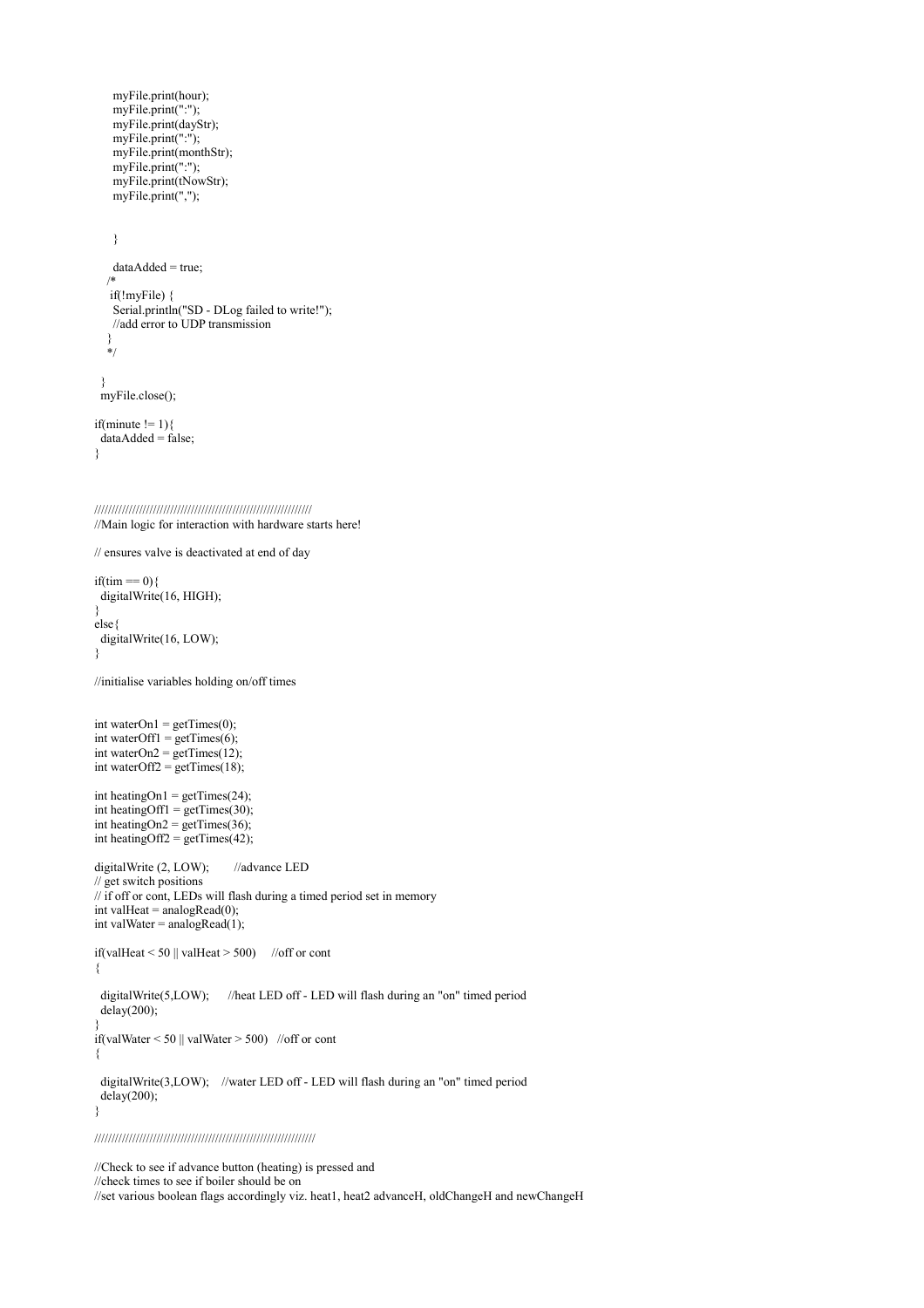```
byte val = digitalRead(7); //heat advance button
delay(100);if (val == LOW)\{\vec{a}dvanceH = \text{true};
 }
\alphaoldChangeH = newChangeH; //used to detect status chages due to the timer
                  //to decide if advance is valid
if (tim >= heatingOn1 && tim \le heatingOff1)
  { 
  heat1 = true;
  }
  else
  {
  heat1 = false; }
if (tim >= heatingOn2 && tim \le heatingOff2)
 {
  heat2 = true;
  }
 else
 {
  heat2 = false;
  }
 ///////////////////////////////////////////////////////////////////// 
 //Do the same for water
val = digitalRead(6); //water advance button
delay(100);if \text{val} = \text{LOW}}
 advanceW = true; }
 oldChangeW = newChangeW;
 if (tim >= waterOn1 && tim < waterOff1)
  {
  water1 = true;
  }
 else
  {
  water1 = false;
 }
 if (tim >= waterOn2 && tim \le waterOff2)
  {
  water2 = true;
 }
 else
  {
  water2 = false;
  }
 ////////////////////////////////////////////////////
 //Work out if heat should be on according to timed periods and advance
if (heat1 == true \parallel heat2 == true)
  {
   heat = true;
  }
 else
  {
  heat = false; }
newChangeH = heat;if (newChangeH ! = oldChangeH) //on/off status has changed
  {
  \alphadvanceH = false;
 }
  if (advanceH)
 {
  heat = !heat; //if advance is true, negate the boiler state set by the state of the timer
  }
```
// check to see if boiler should be on comparing temp sensor against target temp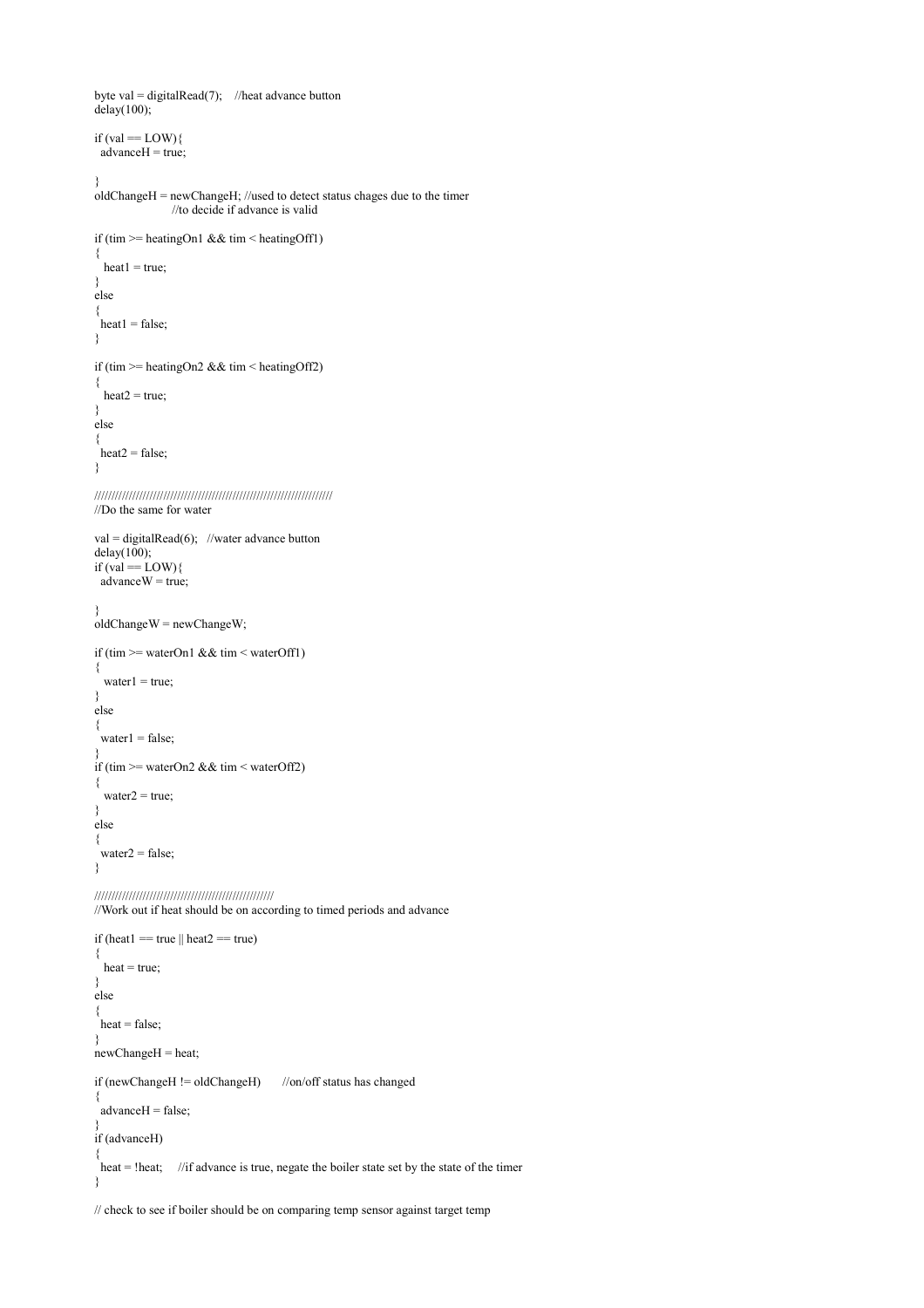```
 if (heat)
  {
   digitalWrite(5, HIGH); // heat LED
 boolean thermo = thermostat(setTemp);
 if(thermo){ // if temperature below target less hysteresis
    digitalWrite(8,HIGH); // heat relay on
    Serial.println("ON");
    }
  if(!thermo) {
    digitalWrite(8, LOW); // heat relay off
   Serial.println("OFF");
    }
  }
  if(!heat)
  {
   digitalWrite(8, LOW); // heat relay off
   digitalWrite(5, LOW); // heat LED off
 } 
  ///////////////////////////////////////////////
  //Similarly for water except that, with regard to temperature, 
  //the themostat is wired into the boiler circuitry
  //and not subject to computer control
 if (water1 == true \parallel water2 == true)
  {
   water = true;
  }
  else
  {
  water = false;
  }
  newChangeW = water;
  //check to see if advance is still valid
  if (newChangeW != oldChangeW)
  {
  advanceW = false; }
  if (advanceW)
  {
  water = !water; }
  if (water)
  {
   digitalWrite(9, HIGH);
   digitalWrite(3, HIGH);
 }
  else
  {
   digitalWrite(9, LOW);
   digitalWrite(3, LOW);
  } 
  if (advanceH || advanceW)
  {
   digitalWrite (2, HIGH);
  }
//encode the switch positions ready to broadcast over the network
  advCode = 0; if(advanceH){
  \angleadvCode = 1;
  }
```

```
\angleadvCode = 2:
 }
  if(advanceH && advanceW){
 \text{advCode} = 3;
 }
```
if(advanceW){